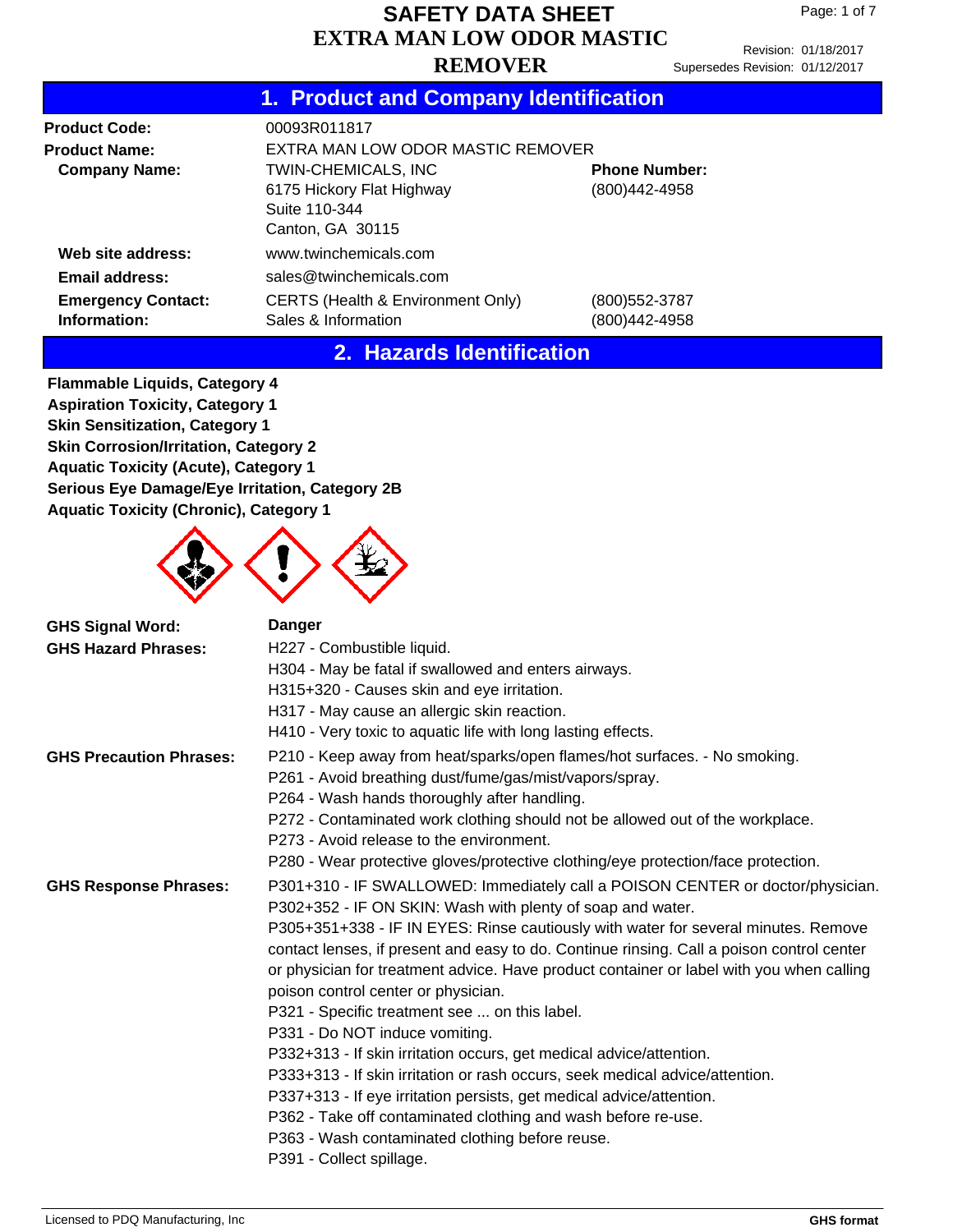Revision: 01/18/2017 Supersedes Revision: 01/12/2017

|                                                         | P370+378 - In case of fire, use water fog, foam, dry chemical or carbon dioxide (CO2) to<br>extinguish.                                                              |
|---------------------------------------------------------|----------------------------------------------------------------------------------------------------------------------------------------------------------------------|
| <b>GHS Storage and Disposal</b><br><b>Phrases:</b>      | P403+235 - Store in cool/well-ventilated place.<br>P405 - Store locked up.<br>P501 - Dispose of contents/container to licensed waste facility following regulations. |
| <b>Potential Health Effects</b><br>(Acute and Chronic): | Hazards not otherwise classified (HNOC) or not covered by GHS -none. Hazards not<br>otherwise classified (HNOC) or not covered by GHS.                               |

|                                                                                                                                              |                                          |                                                                                                                                  | 3. Composition/Information on Ingredients                                                 |  |  |
|----------------------------------------------------------------------------------------------------------------------------------------------|------------------------------------------|----------------------------------------------------------------------------------------------------------------------------------|-------------------------------------------------------------------------------------------|--|--|
| CAS#                                                                                                                                         |                                          | <b>Hazardous Components (Chemical Name)</b>                                                                                      | Concentration                                                                             |  |  |
| 64742-47-8                                                                                                                                   |                                          | Hydrotreated light distillate (petroleum)                                                                                        | 80.0 - 90.0 %                                                                             |  |  |
| 34590-94-8                                                                                                                                   |                                          | Propanol, (2-Methoxymethylethoxy)- {(not 313)}                                                                                   | $9.0 - 12.0 %$                                                                            |  |  |
| 9016-45-9                                                                                                                                    | Poly(oxy-1,2-ethanediyl),<br>Ethoxylate} | .alpha.-(nonylphenyl)-.omega.-hydr {Nonylphenol                                                                                  | < 7.0 %                                                                                   |  |  |
| 5989-27-5                                                                                                                                    | ${(R)-(+)$ -Limonene}                    | (R)-1-Methyl-4-(1-methylethenyl)-cyclohexene                                                                                     | < 4.0 %                                                                                   |  |  |
|                                                                                                                                              |                                          |                                                                                                                                  | <b>4. First Aid Measures</b>                                                              |  |  |
| <b>Emergency and First Aid</b><br>Procedures:                                                                                                |                                          | dangerous area.                                                                                                                  | Consult a physician. Show this safety data sheet to the doctor in attendance. Move out of |  |  |
| If breathed in, move person into fresh air. If not breathing, give artificial respiration.<br>In Case of Inhalation:<br>Consult a physician. |                                          |                                                                                                                                  |                                                                                           |  |  |
| In Case of Skin Contact:                                                                                                                     |                                          | Wash off with soap and plenty of water. Consult a physician.                                                                     |                                                                                           |  |  |
| In Case of Eye Contact:                                                                                                                      |                                          | Flush eyes with water as a precaution. Rinse thoroughly with plenty of water for at least<br>15 minutes and consult a physician. |                                                                                           |  |  |
| In Case of Ingestion:                                                                                                                        |                                          | Rinse mouth with water. Consult a physician.                                                                                     | Do NOT induce vomiting. Never give anything by mouth to an unconscious person.            |  |  |
| <b>Signs and Symptoms Of</b><br><b>Exposure:</b>                                                                                             |                                          | section 2.2) and/or in section 11                                                                                                | The most important known symptoms and effects are described in the labelling (see         |  |  |
| Indication of any immediate<br>No data available.<br>medical attention and special<br>treatment needed:                                      |                                          |                                                                                                                                  |                                                                                           |  |  |
|                                                                                                                                              |                                          |                                                                                                                                  | <b>5. Fire Fighting Measures</b>                                                          |  |  |
| <b>Flash Pt:</b>                                                                                                                             |                                          | >67.00 C<br>Method Used: Estimate                                                                                                |                                                                                           |  |  |
| <b>Explosive Limits:</b>                                                                                                                     |                                          | LEL: N.D.<br>UEL: N.D.                                                                                                           |                                                                                           |  |  |
| <b>Autoignition Pt:</b>                                                                                                                      |                                          | > 230.00 C                                                                                                                       |                                                                                           |  |  |
| Suitable Extinguishing Media:Use water spray, dry chemical, carbon dioxide, or alcohol-resistant foam.                                       |                                          |                                                                                                                                  |                                                                                           |  |  |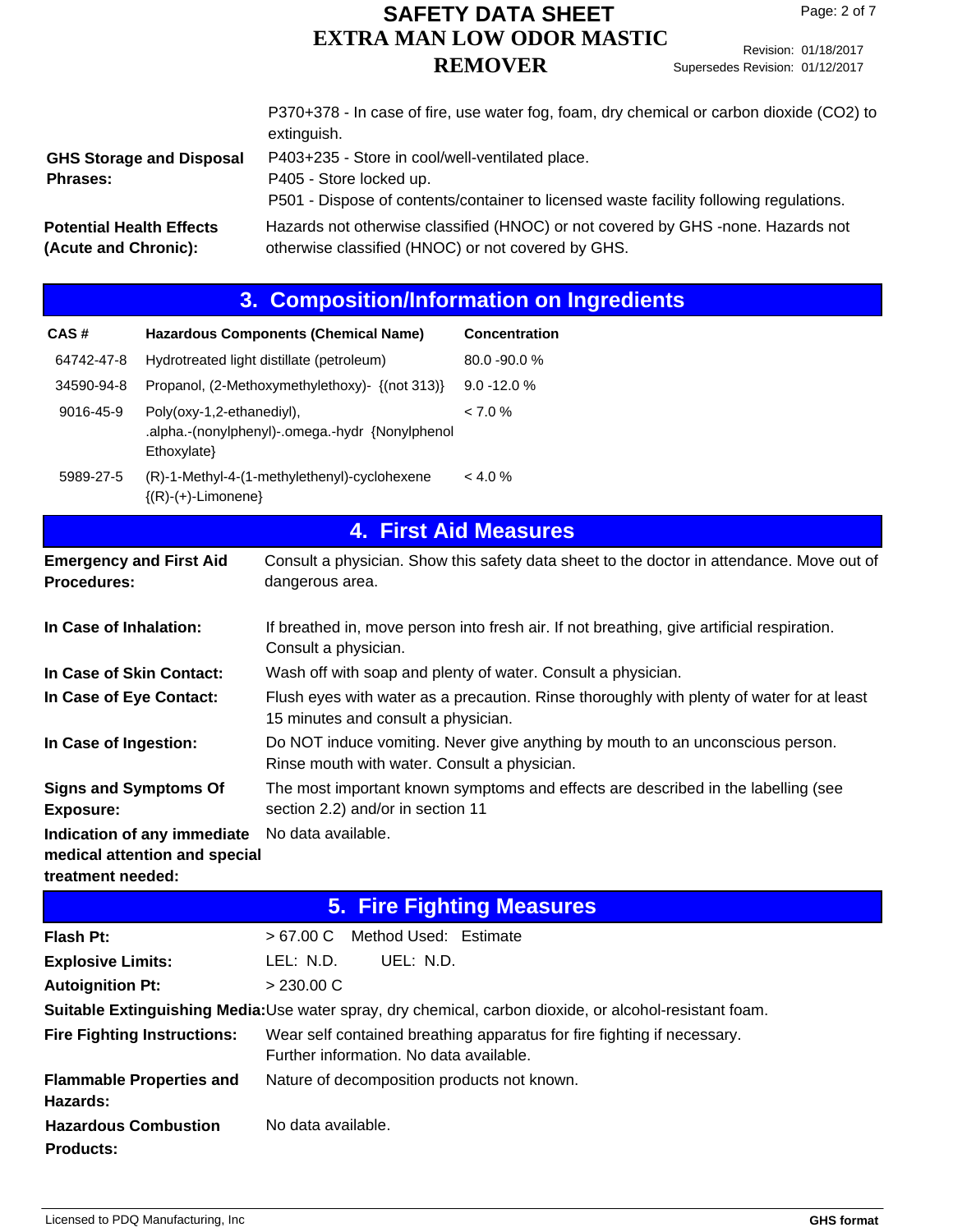Revision: 01/18/2017 Supersedes Revision: 01/12/2017

|                                                                                                   | <b>6. Accidental Release Measures</b>                                                                                                                                                                                                                                                                                        |
|---------------------------------------------------------------------------------------------------|------------------------------------------------------------------------------------------------------------------------------------------------------------------------------------------------------------------------------------------------------------------------------------------------------------------------------|
| <b>Protective Precautions,</b><br><b>Protective Equipment and</b><br><b>Emergency Procedures:</b> | Use personal protective equipment. Avoid breathing vapors, mist or gas. Ensure<br>adequate ventilation. Remove all sources of ignition. Evacuate personnel to safe areas.<br>Beware of vapours accumulating to form explosive concentrations. Vapours can<br>accumulate in low areas. For personal protection see section 8. |
| <b>Environmental Precautions:</b>                                                                 | Prevent further leakage or spillage if safe to do so. Do not let product enter drains.<br>Discharge into the environment must be avoided.                                                                                                                                                                                    |
| <b>Steps To Be Taken In Case</b><br><b>Material Is Released Or</b><br>Spilled:                    | Contain spillage, and then collect with an electrically protected vacuum cleaner or by<br>wet-brushing and place in container for disposal according to local regulations (see<br>section 13). Keep in suitable, closed containers for disposal. Soak up with inert<br>absorbent material and dispose of as hazardous waste. |
|                                                                                                   | <b>7. Handling and Storage</b>                                                                                                                                                                                                                                                                                               |
| <b>Precautions To Be Taken in</b><br>Handling:                                                    | Avoid contact with skin and eyes. Avoid inhalation of vapor or mist. Keep away from<br>sources of ignition - No smoking. Take measures to prevent the build up of electrostatic<br>charge. For precautions see section 2.                                                                                                    |
| <b>Precautions To Be Taken in</b><br>Storing:                                                     | Keep container tightly closed in a dry and well-ventilated place. Containers which are<br>opened must be carefully resealed and kept upright to prevent leakage.<br>Storage class 510): Combustible liquids Non Combustible.                                                                                                 |
| <b>Other Precautions:</b>                                                                         | Apart from the uses mentioned in section 1.2 no other specific uses are stipulated.                                                                                                                                                                                                                                          |

|  | 8. Exposure Controls/Personal Protection |  |  |  |
|--|------------------------------------------|--|--|--|
|  |                                          |  |  |  |
|  |                                          |  |  |  |

| CAS#       | <b>Partial Chemical Name</b>                                                                | <b>OSHA TWA</b> | <b>ACGIH TWA</b>              | <b>Other Limits</b> |
|------------|---------------------------------------------------------------------------------------------|-----------------|-------------------------------|---------------------|
| 64742-47-8 | Hydrotreated light distillate (petroleum)                                                   | No data.        | TLV: 200 mg/m3                | No data.            |
| 34590-94-8 | Propanol, (2-Methoxymethylethoxy)-<br>$\{(not 313)\}$                                       | PEL: 100 ppm    | TLV: 100 ppm<br>STEL: 150 ppm | No data.            |
| 9016-45-9  | Poly(oxy-1,2-ethanediyl),<br>.alpha.-(nonylphenyl)-.omega.-hydr<br>{Nonylphenol Ethoxylate} | No data.        | No data.                      | No data.            |
| 5989-27-5  | (R)-1-Methyl-4-(1-methylethenyl)-cycloh No data.<br>exene $\{(R)-(+)$ -Limonene $\}$        |                 | No data.                      | No data.            |

#### **Personal Protective Equipment Symbols:**

| <b>Respiratory Equipment</b><br>(Specify Type): | Where risk assessment shows air-purifying respirators are appropriate use a full-face<br>respirator with multi- purpose combination (US) or type ABEK (EN 14387) respirator<br>cartridges as a backup to engineering controls. Use respirators and components tested<br>and approved under appropriate government standards such as NIOSH (US) or CEN<br>(EU).                                                                                                                                                                                                                                                                                                                     |
|-------------------------------------------------|------------------------------------------------------------------------------------------------------------------------------------------------------------------------------------------------------------------------------------------------------------------------------------------------------------------------------------------------------------------------------------------------------------------------------------------------------------------------------------------------------------------------------------------------------------------------------------------------------------------------------------------------------------------------------------|
| <b>Eye Protection:</b>                          | Face shield and safety glasses. Tightly fitting safety goggles. Faceshield (8-inch<br>minimum). Use equipment for eye protection tested and approved under appropriate<br>government standards such as NIOSH (US) or EN 166(EU).                                                                                                                                                                                                                                                                                                                                                                                                                                                   |
| <b>Protective Gloves:</b>                       | Handle with gloves. Use proper glove removal technique (without touching glove's outer<br>surface) to avoid skin contact with this product. Wash and dry hands. Full contact.<br>Material: Nitrile rubber Minimum layer thickness: 0.4 mm.<br>If used in solution, or mixed with other substances, and under conditions which differ<br>from EN 374, contact the supplier of the CE approved gloves. This recommendation is<br>advisory only and must be evaluated by an industrial hygienist and safety officer familiar<br>with the specific situation of anticipated use by our customers. It should not be construed<br>as offering an approval for any specific use scenario. |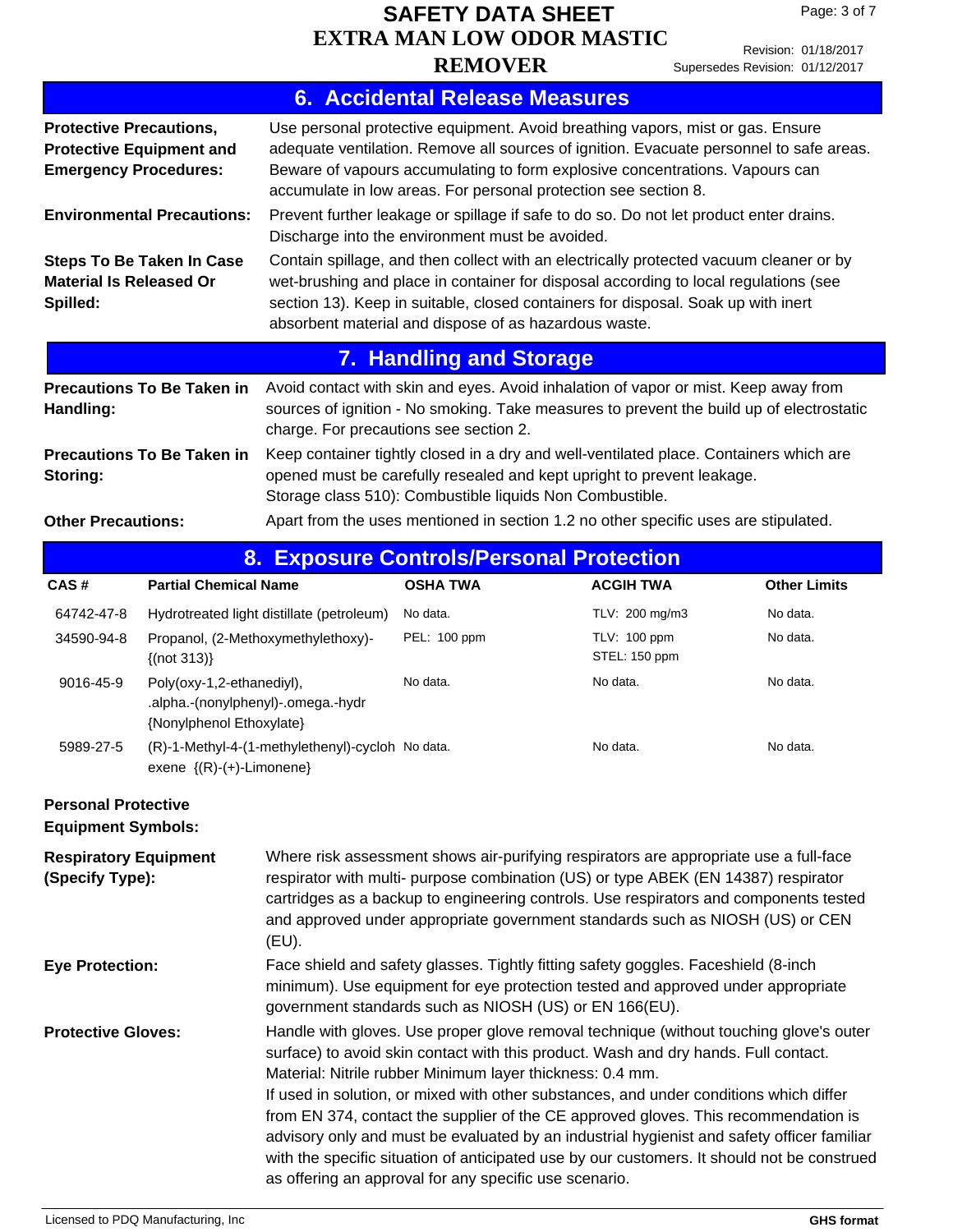Revision: 01/18/2017 Supersedes Revision: 01/12/2017

|                                                                | Ouperseuss ivevision. UT/TZ/ZUTT                                                       |  |  |  |  |  |  |
|----------------------------------------------------------------|----------------------------------------------------------------------------------------|--|--|--|--|--|--|
| <b>Other Protective Clothing:</b>                              | Complete suit protecting against chemicals.                                            |  |  |  |  |  |  |
| <b>Engineering Controls</b>                                    | Handle in accordance with good industrial hygiene and safety practice. Wash hands      |  |  |  |  |  |  |
| (Ventilation etc.):                                            | before breaks and at the end of workday.                                               |  |  |  |  |  |  |
|                                                                |                                                                                        |  |  |  |  |  |  |
|                                                                |                                                                                        |  |  |  |  |  |  |
| <b>Environmental Exposure</b>                                  | Prevent further leakage or spillage if safe to do so. Do not let product enter drains. |  |  |  |  |  |  |
| <b>Controls:</b>                                               | Discharge into the environment must be avoided.                                        |  |  |  |  |  |  |
|                                                                | 9. Physical and Chemical Properties                                                    |  |  |  |  |  |  |
| <b>Physical States:</b>                                        | [ ] Gas<br>[X] Liquid<br>[ ] Solid                                                     |  |  |  |  |  |  |
| <b>Appearance and Odor:</b>                                    | Clear liquid.                                                                          |  |  |  |  |  |  |
|                                                                | citrus-like odor.                                                                      |  |  |  |  |  |  |
| pH:                                                            | NP                                                                                     |  |  |  |  |  |  |
| <b>Freezing Point:</b>                                         | $~-75.00$ C                                                                            |  |  |  |  |  |  |
| <b>Boiling Point:</b>                                          | 169.00 C - 245.00 C                                                                    |  |  |  |  |  |  |
| <b>Flash Pt:</b>                                               | > 67.00 C Method Used: Estimate                                                        |  |  |  |  |  |  |
|                                                                | $> 1$ (H2O=1) at 20.0 C                                                                |  |  |  |  |  |  |
| <b>Evaporation Rate:</b>                                       |                                                                                        |  |  |  |  |  |  |
| Flammability (solid, gas):                                     | No data available.                                                                     |  |  |  |  |  |  |
| <b>Explosive Limits:</b>                                       | LEL: N.D.<br>UEL: N.D.                                                                 |  |  |  |  |  |  |
| Vapor Pressure (vs. Air or                                     | No data.                                                                               |  |  |  |  |  |  |
| $mm Hg$ ):                                                     |                                                                                        |  |  |  |  |  |  |
| Vapor Density (vs. $Air = 1$ ):                                | <b>NA</b>                                                                              |  |  |  |  |  |  |
| Specific Gravity (Water = 1):                                  | $0.819 - 0.829$<br>at 20.0 C                                                           |  |  |  |  |  |  |
| <b>Solubility in Water:</b>                                    | $< 3\%$<br>at 20.0 C                                                                   |  |  |  |  |  |  |
| <b>Octanol/Water Partition</b>                                 | No data.                                                                               |  |  |  |  |  |  |
| <b>Coefficient:</b>                                            |                                                                                        |  |  |  |  |  |  |
| <b>Percent Volatile:</b>                                       | $\sim$ 90 % by weight.                                                                 |  |  |  |  |  |  |
| <b>Autoignition Pt:</b>                                        | > 230.00 C                                                                             |  |  |  |  |  |  |
| <b>Decomposition Temperature: NA</b>                           |                                                                                        |  |  |  |  |  |  |
| <b>Viscosity:</b>                                              | No data.                                                                               |  |  |  |  |  |  |
|                                                                | <b>10. Stability and Reactivity</b>                                                    |  |  |  |  |  |  |
| <b>Reactivity:</b>                                             | No data available.                                                                     |  |  |  |  |  |  |
| Stability:                                                     | Unstable [ ]<br>Stable $[X]$                                                           |  |  |  |  |  |  |
| <b>Conditions To Avoid -</b>                                   | Heat, flames and sparks. No data available.                                            |  |  |  |  |  |  |
| Instability:                                                   |                                                                                        |  |  |  |  |  |  |
| <b>Incompatibility - Materials To Strong oxidizing agents.</b> |                                                                                        |  |  |  |  |  |  |
| Avoid:                                                         |                                                                                        |  |  |  |  |  |  |
|                                                                | Hazardous Decomposition or No data available. In the event of fire: see section 5.     |  |  |  |  |  |  |
| <b>Byproducts:</b>                                             |                                                                                        |  |  |  |  |  |  |
|                                                                |                                                                                        |  |  |  |  |  |  |
| <b>Possibility of Hazardous</b>                                | Will not occur [X]<br>Will occur $\lceil \quad \rceil$                                 |  |  |  |  |  |  |
| <b>Reactions:</b>                                              |                                                                                        |  |  |  |  |  |  |
| <b>Conditions To Avoid -</b>                                   | No data available.                                                                     |  |  |  |  |  |  |
| <b>Hazardous Reactions:</b>                                    |                                                                                        |  |  |  |  |  |  |
|                                                                |                                                                                        |  |  |  |  |  |  |
|                                                                |                                                                                        |  |  |  |  |  |  |
|                                                                |                                                                                        |  |  |  |  |  |  |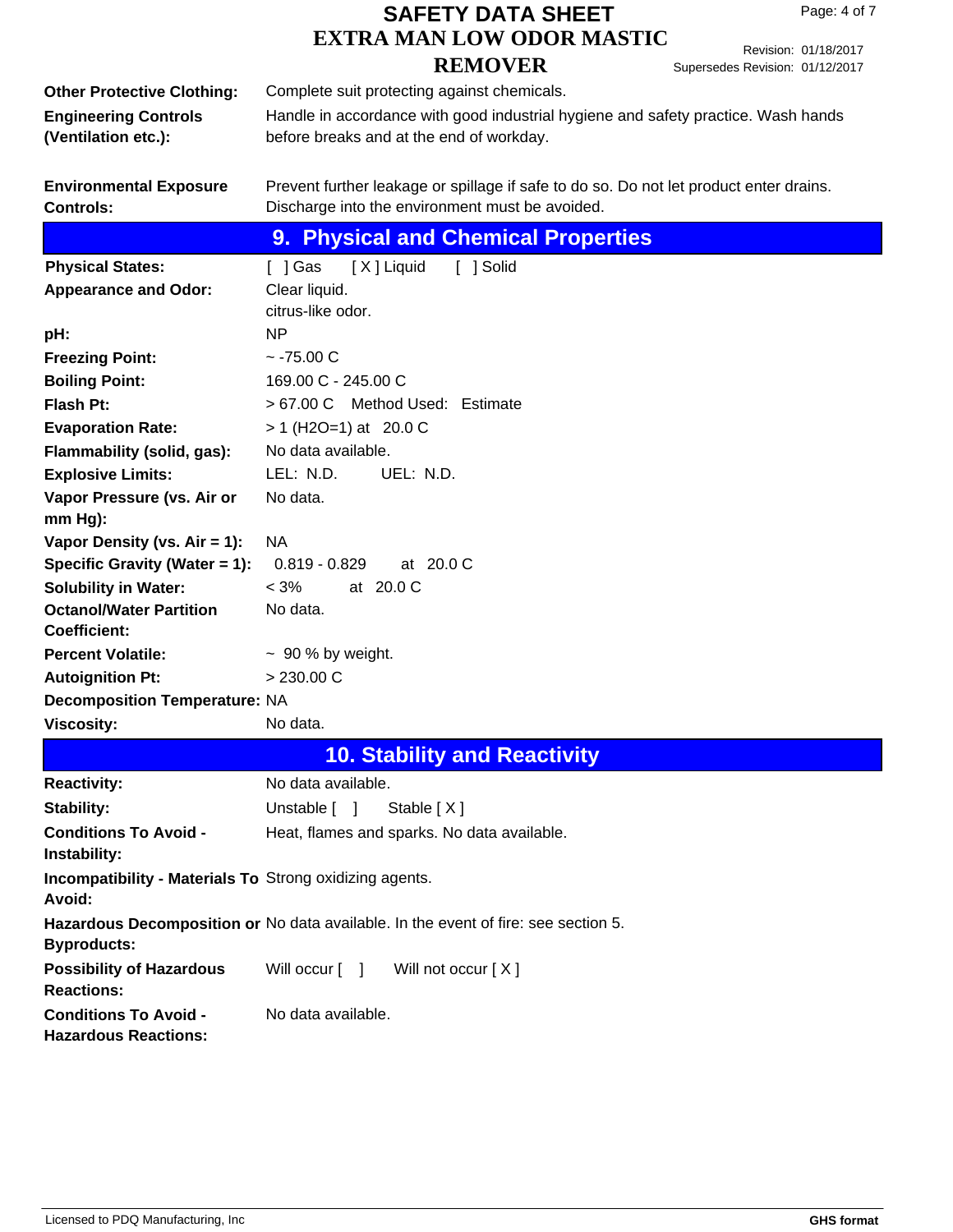Revision: 01/18/2017 Supersedes Revision: 01/12/2017

|                                                                                                                                                                                                                                                                                                                                                                    | <b>11. Toxicological Information</b>                                                        |                                                                                                                                                                                                                                                                                                 |                                     |              |              |                                                                                        |  |
|--------------------------------------------------------------------------------------------------------------------------------------------------------------------------------------------------------------------------------------------------------------------------------------------------------------------------------------------------------------------|---------------------------------------------------------------------------------------------|-------------------------------------------------------------------------------------------------------------------------------------------------------------------------------------------------------------------------------------------------------------------------------------------------|-------------------------------------|--------------|--------------|----------------------------------------------------------------------------------------|--|
|                                                                                                                                                                                                                                                                                                                                                                    | <b>Toxicological Information:</b>                                                           | Acute demal toxicity:                                                                                                                                                                                                                                                                           | LD50 rabbit<br>Dose $> 2,000$ mg/kg |              |              |                                                                                        |  |
|                                                                                                                                                                                                                                                                                                                                                                    |                                                                                             | Skin irritation:                                                                                                                                                                                                                                                                                | Rabbit<br>Non irritant              |              |              |                                                                                        |  |
|                                                                                                                                                                                                                                                                                                                                                                    |                                                                                             | Eye irritation:                                                                                                                                                                                                                                                                                 | Rabbit<br>minimal irritant.         |              |              |                                                                                        |  |
|                                                                                                                                                                                                                                                                                                                                                                    |                                                                                             | No data available. Inhalation: Dermal. Genotoxicity in vitro - mouse - S.typhimurium:<br>Host-mediated assay.                                                                                                                                                                                   |                                     |              |              |                                                                                        |  |
|                                                                                                                                                                                                                                                                                                                                                                    |                                                                                             | Result: negative.<br>Reproductive toxicity. Aspiration hazard: Germ cell mutagenicity. Hamster ovary.<br>(OECD Test Guideline 474) Mouse. male.                                                                                                                                                 |                                     |              |              |                                                                                        |  |
|                                                                                                                                                                                                                                                                                                                                                                    |                                                                                             | Overexposure may cause reproductive disorder(s) based on tests with laboratory<br>animals.                                                                                                                                                                                                      |                                     |              |              |                                                                                        |  |
| <b>Irritation or Corrosion:</b>                                                                                                                                                                                                                                                                                                                                    |                                                                                             | Skin corrosion/irritation.<br>Result: Tumorigenic: Tumors at site or application. No skin irritation -4. Serious eye<br>damage/eye irritation: Eyes: Rabbit.<br>No skin irritation -4 h. Mild skin irritation Serious eye damage/eye irritation Eyes -rabbit                                    |                                     |              |              |                                                                                        |  |
| <b>Sensitization:</b>                                                                                                                                                                                                                                                                                                                                              |                                                                                             | Standard Draize Test. Species: Guinea pig. Result: Tumorigenic: Tumors at site or<br>application. Maximisation Test. Does not cause skin sensitisation. Prolonged or repeated<br>exposure may cause allergic reactions in certain sensitive individuals.                                        |                                     |              |              |                                                                                        |  |
| <b>Chronic Toxicological</b><br>Effects:                                                                                                                                                                                                                                                                                                                           |                                                                                             | Specific target organ toxicity -single exposure (Globally Harmonized System) No data<br>available.<br>Specific target organ toxicity -repeated exposure: no data available.                                                                                                                     |                                     |              |              |                                                                                        |  |
| IARC: Group 3: Not classifiable as to its carcinogenicity to humans 3.<br><b>Carcinogenicity/Other</b><br>NTP: No component of this product present at levels greater than or equal to 0.1% is<br>Information:<br>identified as a known or anticipated carcinogen by NTP.<br>OSHA: No component of this product present at levels greater than or equal to 0.1% is |                                                                                             |                                                                                                                                                                                                                                                                                                 |                                     |              |              | identified as a carcinogen or potential carcinogen by OSHA. IARC: No component of this |  |
|                                                                                                                                                                                                                                                                                                                                                                    |                                                                                             | product present at levels greater than or equal to 0.1% is identified as probable, possible<br>or confirmed human carcinogen by IARC.<br>ACGIH: No component of this product present at levels greater than or equal to 0.1% is<br>identified as a carcinogen or potential carcinogen by ACGIH. |                                     |              |              |                                                                                        |  |
| CAS#                                                                                                                                                                                                                                                                                                                                                               |                                                                                             | <b>Hazardous Components (Chemical Name)</b>                                                                                                                                                                                                                                                     | <b>NTP</b>                          | <b>IARC</b>  | <b>ACGIH</b> | <b>OSHA</b>                                                                            |  |
| 64742-47-8                                                                                                                                                                                                                                                                                                                                                         |                                                                                             | Hydrotreated light distillate (petroleum)                                                                                                                                                                                                                                                       | n.a.                                | n.a.         | A4           | n.a.                                                                                   |  |
| 34590-94-8                                                                                                                                                                                                                                                                                                                                                         |                                                                                             | Propanol, (2-Methoxymethylethoxy)- {(not 313)}                                                                                                                                                                                                                                                  | n.a.                                | n.a.         | n.a.         | n.a.                                                                                   |  |
| 9016-45-9                                                                                                                                                                                                                                                                                                                                                          | Poly(oxy-1,2-ethanediyl),<br>.alpha.-(nonylphenyl)-.omega.-hydr {Nonylphenol<br>Ethoxylate} |                                                                                                                                                                                                                                                                                                 |                                     | n.a.<br>n.a. | n.a.         | n.a.                                                                                   |  |
| 5989-27-5                                                                                                                                                                                                                                                                                                                                                          | ${(R)-(+)$ -Limonene}                                                                       | (R)-1-Methyl-4-(1-methylethenyl)-cyclohexene                                                                                                                                                                                                                                                    | n.a.                                | 3            | n.a.         | n.a.                                                                                   |  |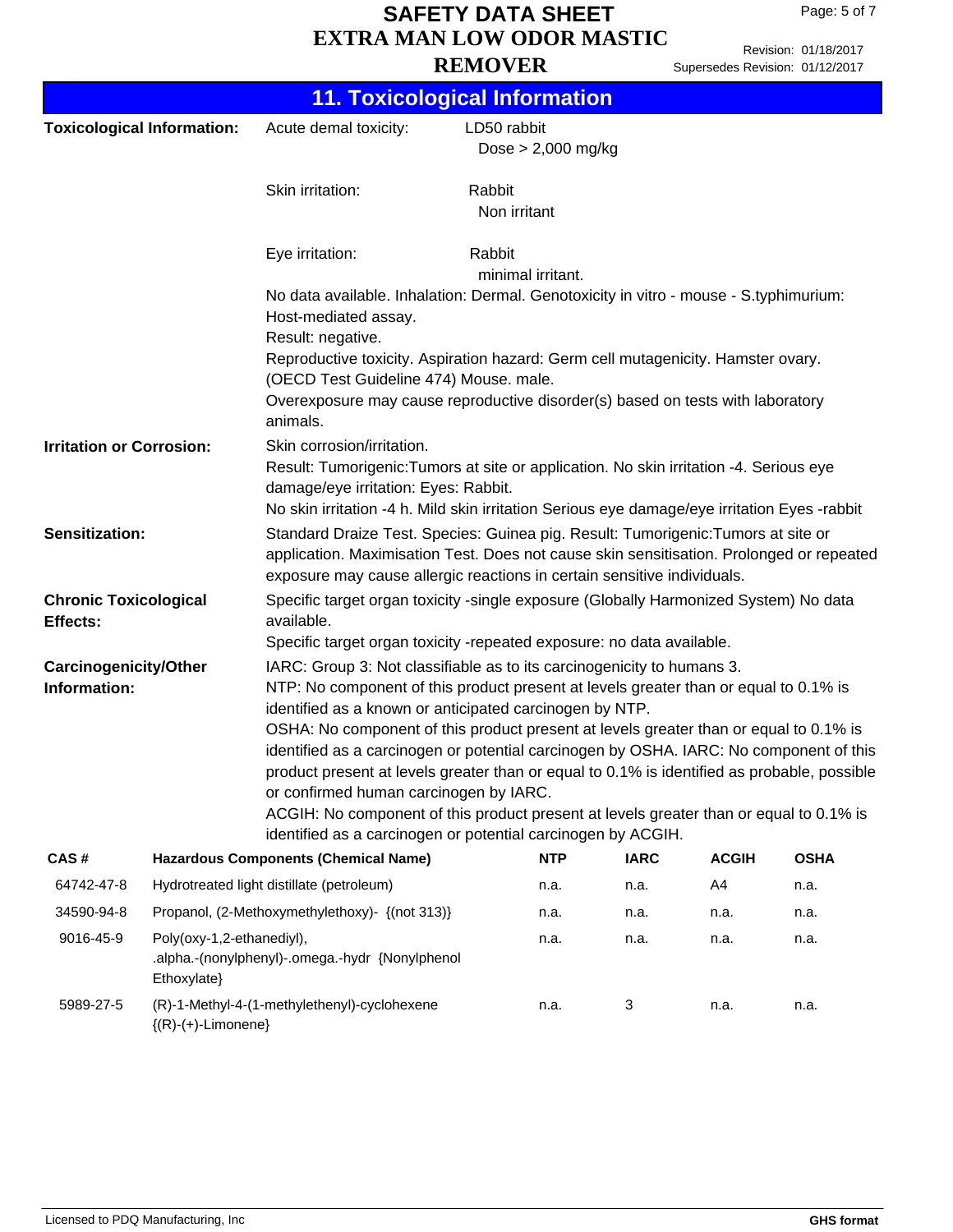Page: 6 of 7

|  |  | 12. Ecological Information |  |
|--|--|----------------------------|--|
|  |  |                            |  |

| <b>General Ecological</b><br>Information:        |                                             | (OECD Test Guideline 201))                                                                                                                                                                                                                                                                                                  |                             |                                                                                           |                    |  |  |  |
|--------------------------------------------------|---------------------------------------------|-----------------------------------------------------------------------------------------------------------------------------------------------------------------------------------------------------------------------------------------------------------------------------------------------------------------------------|-----------------------------|-------------------------------------------------------------------------------------------|--------------------|--|--|--|
| <b>Results of PBT and vPvB</b><br>assessment:    |                                             | PBT/vPvB assessment not available as chemical safety assessment not required/not<br>conducted.                                                                                                                                                                                                                              |                             |                                                                                           |                    |  |  |  |
| <b>Persistence and</b><br>Degradability:         |                                             | No data available. Result: 90.4 % Readily biodegradable. Biodegradability Result: 86 % -<br>Readily biodegradable.                                                                                                                                                                                                          |                             |                                                                                           |                    |  |  |  |
|                                                  | <b>Bioaccumulative Potential:</b>           | No data available. Does not bioaccumulate.                                                                                                                                                                                                                                                                                  |                             |                                                                                           |                    |  |  |  |
| <b>Mobility in Soil:</b>                         |                                             | No data available.                                                                                                                                                                                                                                                                                                          |                             |                                                                                           |                    |  |  |  |
|                                                  |                                             | <b>13. Disposal Considerations</b>                                                                                                                                                                                                                                                                                          |                             |                                                                                           |                    |  |  |  |
| <b>Waste Disposal Method:</b>                    |                                             | Product.<br>This combustible material may be burned in a chemical incinerator equipped with an<br>afterburner and scrubber. Offer surplus and non-recyclable solutions to a licensed<br>disposal company.<br>Contaminated packaging. Contact a licensed professional waste disposal service to<br>dispose of this material. |                             |                                                                                           |                    |  |  |  |
|                                                  |                                             | <b>14. Transport Information</b>                                                                                                                                                                                                                                                                                            |                             |                                                                                           |                    |  |  |  |
|                                                  | <b>LAND TRANSPORT (US DOT):</b>             |                                                                                                                                                                                                                                                                                                                             |                             |                                                                                           |                    |  |  |  |
|                                                  |                                             | DOT Proper Shipping Name: Environmentally hazardous substances, liquid, n.o.s.<br>NOT REGULATED FOR DOMESTIC TRANSPORT.                                                                                                                                                                                                     |                             |                                                                                           |                    |  |  |  |
| <b>DOT Hazard Class:</b><br><b>UN/NA Number:</b> |                                             |                                                                                                                                                                                                                                                                                                                             |                             |                                                                                           |                    |  |  |  |
|                                                  |                                             | <b>15. Regulatory Information</b>                                                                                                                                                                                                                                                                                           |                             |                                                                                           |                    |  |  |  |
|                                                  |                                             | EPA SARA (Superfund Amendments and Reauthorization Act of 1986) Lists                                                                                                                                                                                                                                                       |                             |                                                                                           |                    |  |  |  |
| CAS#<br>64742-47-8                               |                                             | <b>Hazardous Components (Chemical Name)</b><br>Hydrotreated light distillate (petroleum)                                                                                                                                                                                                                                    | S. 302 (EHS)<br>No.         | S. 304 RQ<br>No                                                                           | S. 313 (TRI)<br>No |  |  |  |
| 34590-94-8                                       |                                             | Propanol, (2-Methoxymethylethoxy)- {(not 313)}                                                                                                                                                                                                                                                                              | No.                         | No.                                                                                       | No                 |  |  |  |
| 9016-45-9                                        | Poly(oxy-1,2-ethanediyl),<br>$Ethoxylate\}$ | .alpha.-(nonylphenyl)-.omega.-hydr {Nonylphenol                                                                                                                                                                                                                                                                             | <b>No</b>                   | No                                                                                        | No                 |  |  |  |
| 5989-27-5                                        | ${(R)-(+)$ -Limonene}                       | (R)-1-Methyl-4-(1-methylethenyl)-cyclohexene                                                                                                                                                                                                                                                                                | No                          | No.                                                                                       | No                 |  |  |  |
| CAS#                                             |                                             | <b>Hazardous Components (Chemical Name)</b>                                                                                                                                                                                                                                                                                 | Other US EPA or State Lists |                                                                                           |                    |  |  |  |
| 64742-47-8                                       |                                             | Hydrotreated light distillate (petroleum)                                                                                                                                                                                                                                                                                   | Inventory; CA PROP.65: No   | CAA HAP, ODC: No; CWA NPDES: No; TSCA: Yes -                                              |                    |  |  |  |
| 34590-94-8                                       |                                             | Propanol, (2-Methoxymethylethoxy)- {(not 313)}                                                                                                                                                                                                                                                                              |                             | CAA HAP, ODC: No; CWA NPDES: No; TSCA: Yes -<br>Inventory, 8A PAIR; CA PROP.65: No        |                    |  |  |  |
| 9016-45-9                                        | Poly(oxy-1,2-ethanediyl),<br>Ethoxylate}    | .alpha.-(nonylphenyl)-.omega.-hydr {Nonylphenol                                                                                                                                                                                                                                                                             |                             | CAA HAP, ODC: No; CWA NPDES: No; TSCA: Yes -<br>Inventory, 8A PAIR, 12(b); CA PROP.65: No |                    |  |  |  |
| 5989-27-5                                        | ${(R)-(+)$ -Limonene}                       | (R)-1-Methyl-4-(1-methylethenyl)-cyclohexene                                                                                                                                                                                                                                                                                | Inventory; CA PROP.65: No   | CAA HAP, ODC: No; CWA NPDES: No; TSCA: Yes -                                              |                    |  |  |  |
|                                                  |                                             |                                                                                                                                                                                                                                                                                                                             |                             |                                                                                           |                    |  |  |  |